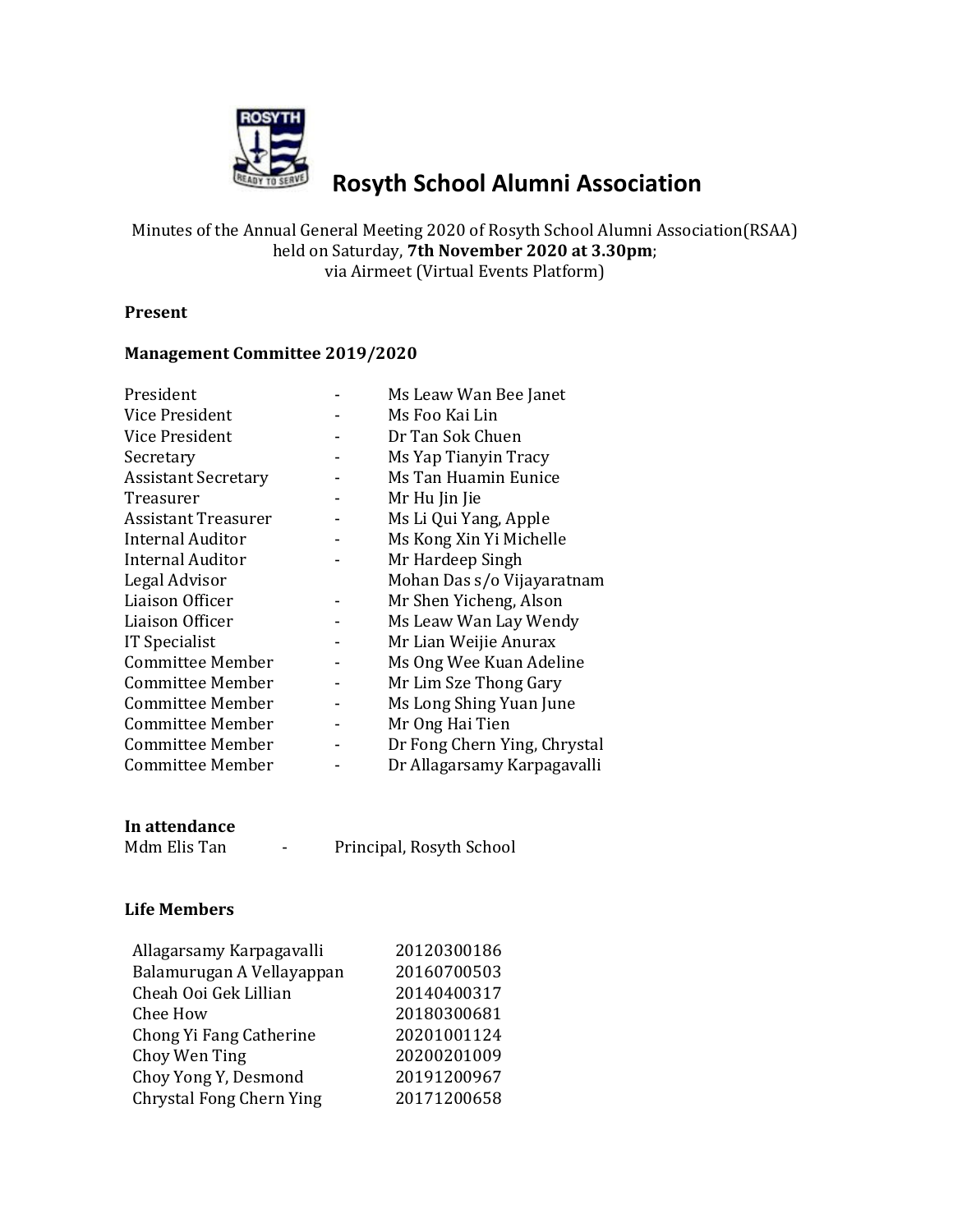| Dong Weihao Derrick         | 20200501047 |
|-----------------------------|-------------|
| Khaw Ee Cheah               | 20170300570 |
| Foo Kai Lin                 | 20130700271 |
| Han Wuen Kwang              | 20190400852 |
| Hardeep Singh               | 20131000295 |
| Ho Sheng Jun                | 20171200653 |
| Hu Jin Jie                  | 20150600401 |
| Hu Pei Lin                  | 20150600402 |
| Jasmin Kaur                 | 20170200557 |
| Khaw Jia Ying               | 20200701078 |
| Joy Ruth Ong Yee Yee        | 20190300845 |
| Ho Kee-Vin                  | 20170400581 |
| Koh Thong Chuan Eugene      | 20180300691 |
| Koh Tsin Yen                | 20190700888 |
| <b>Kok Yik Siong</b>        | 20170700614 |
| Kong Xin Yi Michelle        | 20150100362 |
| Krishnakumari d/o Revindran | 20191200965 |
|                             | 20200100996 |
| Kwok Chu Ying Isabella      |             |
| Leaw Wan Lay Wendy          | 20140100301 |
| Leow Chun Wen Shawn         | 20180700758 |
| Li Qiuyang                  | 20131000296 |
| Lian Jiyee                  | 20200401028 |
| Lian Weijie Anurax          | 20130600256 |
| Liao Cheng Jie              | 20150800427 |
| Liew Zhi Ling Geraldine     | 20191100951 |
| Lim Hon Choon Clayton       | 20120500196 |
| Lim Sze Thong Gary          | 20120700217 |
| Lin Anging Ray              | 20180200678 |
| Liu Hui'En Jenalyn          | 20170900636 |
| Loh Pei Xin                 | 20190700889 |
| Loh Shi Han Regina          | 20200701076 |
| Long Shing Yuan             | 20120900221 |
| Lum Juon Keat               | 20190100831 |
| Lee Ming Fung               | 20200701088 |
| Mohamed Faruq Bin Mohd Taib | 20190400858 |
| Mohan Das s/o Vijayaratnam  | 20140800346 |
| Nadia Yeo                   | 20200201007 |
| Neo Eng Choon               | 20181200807 |
| Neo Shan Shan Cheryl        | 20190400854 |
| Ng Qi Jason                 | 20171100649 |
| Ng Wei Pin                  | 20180100670 |
| Nigel Ong                   | 20191000937 |
| Ong Hai Tien                | 20150400392 |
| Ong Ruo Yu                  | 20191200970 |
| Ong Wee Kuan                | 20130800277 |
| Paul Daniel Loke Yu Ming    | 20120600201 |
| Petrina Wang Shu Yin        | 20120500199 |
| Phua Wee Kiat Eugene        | 20111000174 |
|                             |             |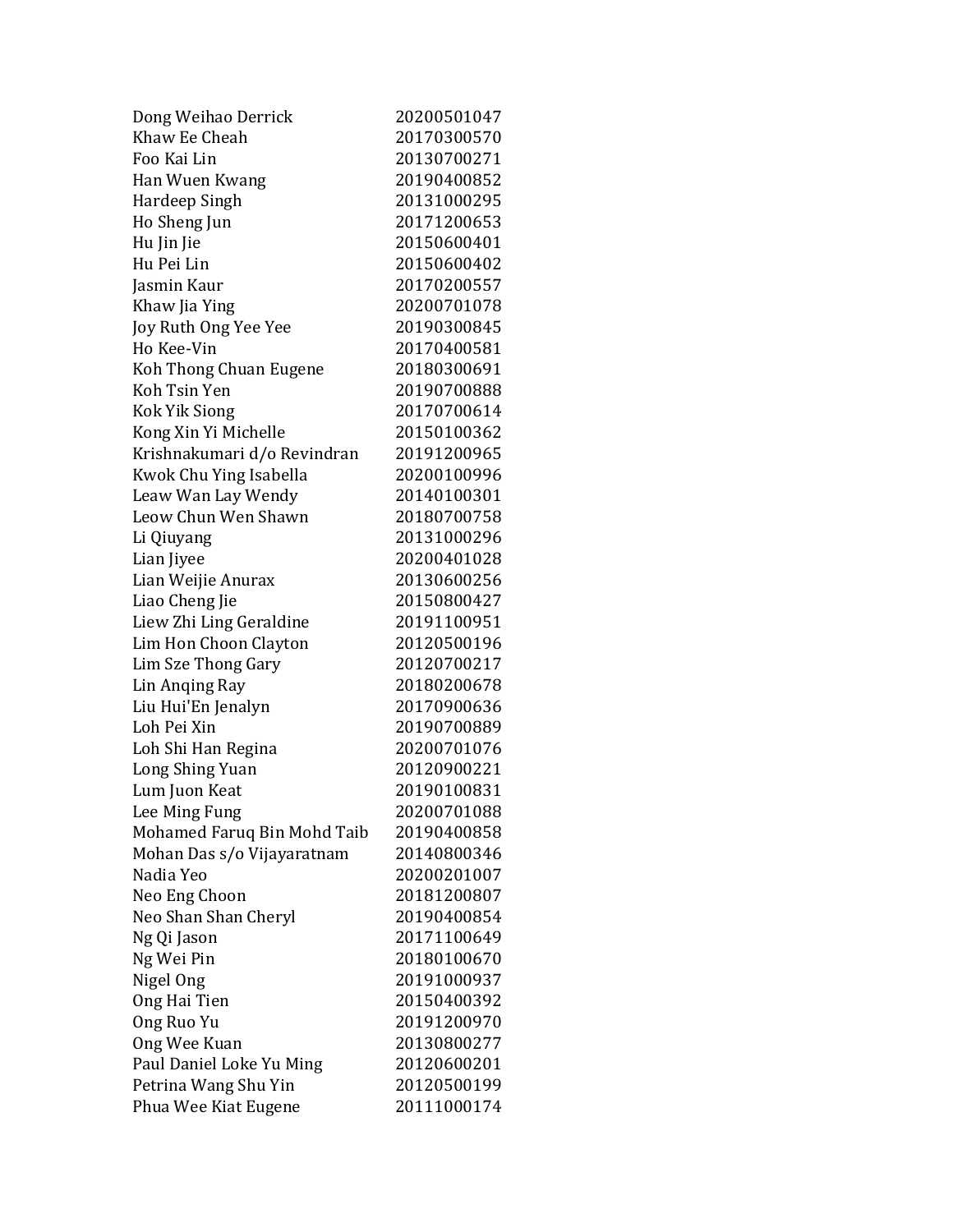| Prakash s/o Raja Segaran | 20190700904 |
|--------------------------|-------------|
| Yap Puay Hoon            | 20170300574 |
| Toh Rongli               | 20200701090 |
| Sally Lim                | 20190800923 |
| Seet Zhu Ting            | 20190700902 |
| Seet Zhu Zhen Sherlyn    | 20190600884 |
| Chang Shian Wei          | 20180700750 |
| Tan Shin Ee              | 20181100791 |
| Wu Shutian Janice        | 20170600607 |
| Foo Simin                | 20200701087 |
| Soh Haw Yan (Kexin)      | 20200701077 |
| Soh Xuan Yong            | 20110100140 |
| Sum Qing Faye            | 20191000940 |
| <b>Ong Swee Ping</b>     | 20181200799 |
| Tan Boon Heon            | 20180800773 |
| <b>Tan Huamin Eunice</b> | 20140100306 |
| Tan Sok Chuen            | 20150700421 |
| Tan Yen Kheng            | 20181100790 |
| Tang Hon Chong Gabriel   | 20200201012 |
| Teo Wei Tian Yvonne      | 20200201008 |
| Ting Hua Keong           | 20190900930 |
| Ting Hua Wei             | 20191000941 |
| Loh Wai San              | 20180300692 |
| Shu Wanyi                | 20190600877 |
| Ng Wei Chean             | 20170600603 |
| Wong Zhengxuan Jason     | 20190500866 |
| Yap Tianyin Tracy        | 20121000226 |
| Yeo Kim Huat             | 20190700891 |
| Wah Yi Ching             | 20180400711 |
| Yip Su Jen               | 20160900518 |
| Leow Yock Keng           | 20181100792 |
| Zeng Shiying             | 20190100824 |
| <b>Zheng Huineng</b>     | 20190900933 |
| Zhuangwei, Desmond       | 20180400707 |
| Ang Zikai                | 20200101002 |
| Quek Zimin               | 20190900928 |

# **Quorum**

The Annual General Meeting was declared open by the President at 3.30pm upon satisfying the quorum which was deemed in accordance with Article 7.9 of the Constitution.

# **Address by the President of RSAA – Ms Janet Leaw**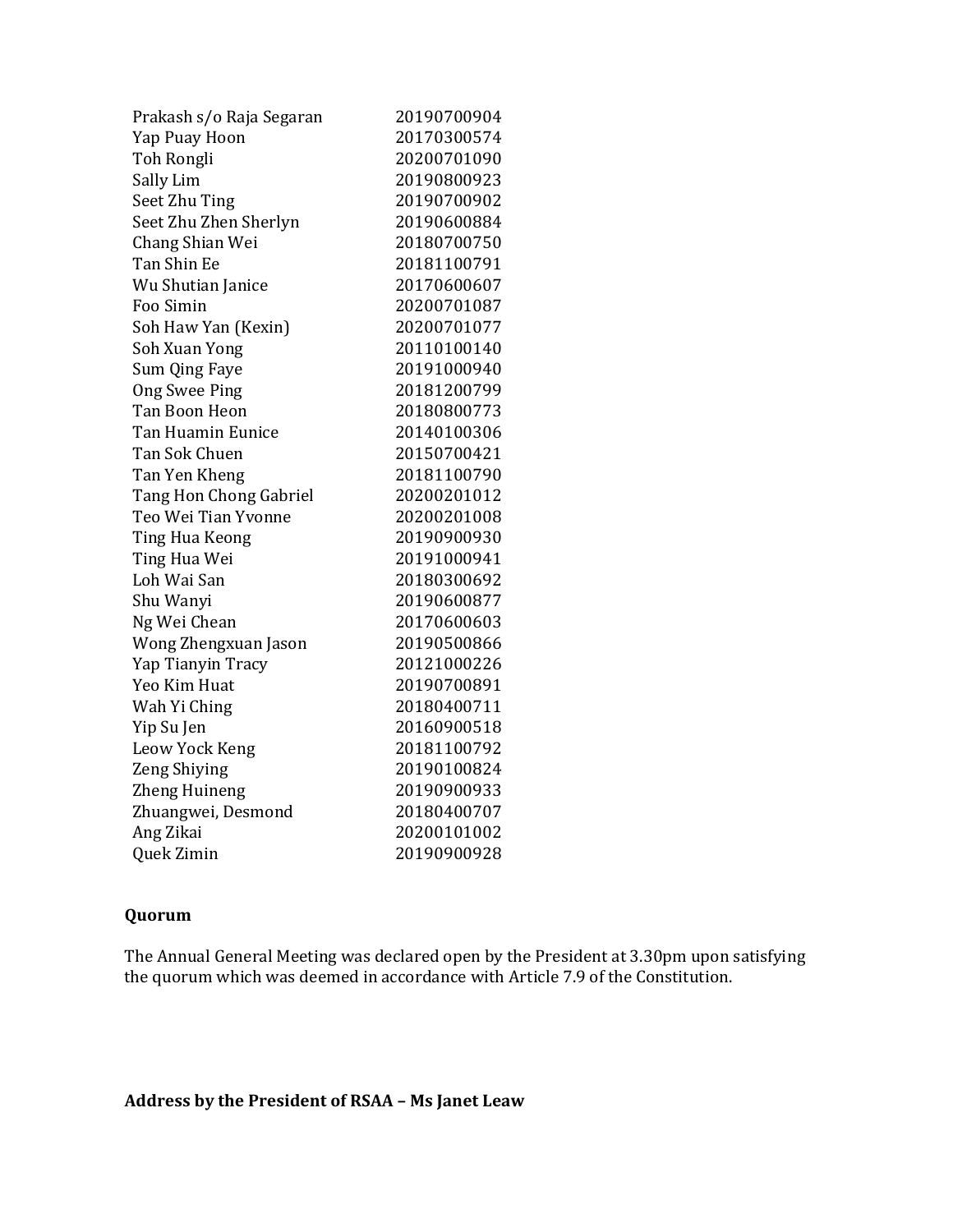Ms Leaw opened the Annual General Meeting (AGM) with thanks to the members attending the event. With this year's AGM being held virtually for the first time, she addressed the reason behind the decision to go with Airmeet instead of Zoom as previously informed by email. It is due to the overwhelming RSVP we received from the committee members to attend the meeting.

 She also took the chance to announce her stepping down from her current position as President of RSAA. She gave thanks to Mr Lian Weijie, Anurax for setting up the membership approval process which was challenging due to the verification requirement. He helped to set up the website and payment system, that benefited joining members greatly. She also gave thanks to all the other committee members who have stayed with the team throughout the years.

#### **Address by the Principal – Madam Elis Tan**

Mdm Tan spoke of an unprecedented year and she was glad that we can still meet on this platform. She thanked the RSAA for inviting her to this meeting.

She wanted to state on record her thanks to Ms Leaw on behalf of Rosyth School. She remembers the initial meeting when Ms Leaw first took office as President and how almost 5 years have passed so quickly. She said that working with the Executive Committee (ExCo) team has been a very privileged and satisfying one, simply because the RSAA has been a stronghold in terms of resources. She thanked Ms Leaw and previous President Mr Vijay for passing the patron smoothly from one generation to another.

Mdm Tan also expressed her appreciation of the RSAA's partnerships and contribution to the school's events and awards like the Colours Award and Service Award.

 She shared us that Mrs Stella Kwan, the Vice Principal, has left for her Principal preparation course and will be in MOE as Deputy Director 2 (Guidance Branch). Ms Poh Hwee Thing will take over Mrs Kwan and will be looking after P1 to P3.

#### **Rosythians Ready to Serve**

Mdm Tan gave an overview of what initiatives Rosyth School has implemented over the years, to anchor on the motto "Ready to Serve". Emphasising on the School Vision and i-CARE Values, these encourage students to learn with passion, serve with compassion and lead with vision.

Learning with Passion - Even with the pandemic year, the school was ensuring students can still learn with passion. These include Recess Pack 'n' Play, eCCAs and eceremonies, which demonstrates the innovation for meaningful e-learning amidst COVID-19.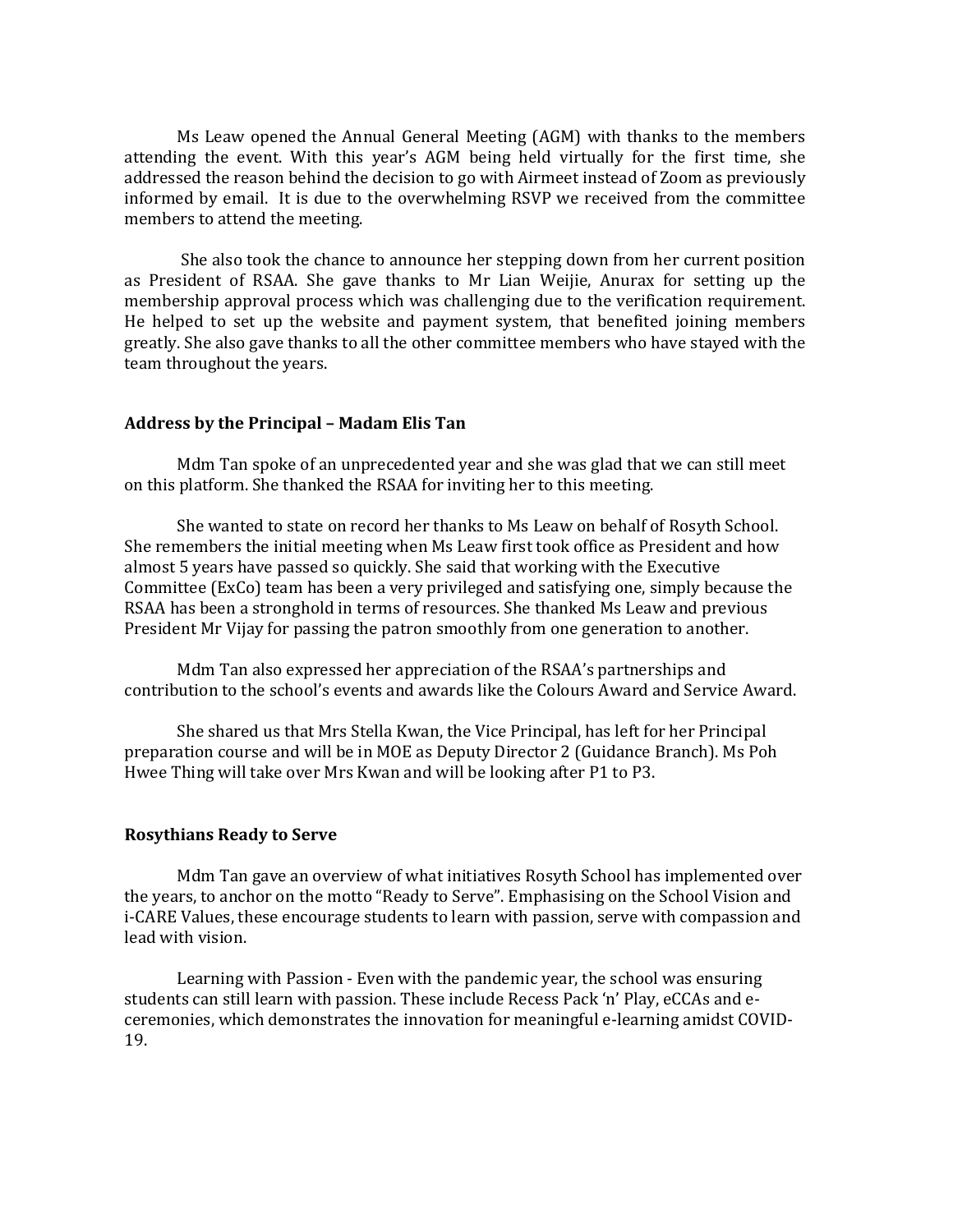Serve with Compassion – This year, with the transition from home-based learning back to school-based learning, the school has seen the student leaders stepped up to show 60s Seconds of Care for students that require emotional support or tips, as they all learn to cope with the new normal. The school has also changed the yearly P6 Jumble Sale to a Care Carnival, meant to raise funds for welfare organisations of their choice. The event has successfully raised a record amount, largely through e-orders, to which Mdm Tan was very thankful for the parents' contribution.

 Mdm Tan gave her thanks for RSAA's support for Rosythians and school staff through their contribution efforts such as providing the Rosyth logo mask holder, P6 Graduation bear and Teachers' Day celebration gift.

#### **Preparing P1 Rosythians in 2021**

Mdm Tan also addressed how the school will welcome the 2021 P1 Rosythians next year. The school has rolled out a few innovative ideas to ensure both parents' and students' smooth transition to primary school amidst the new normal. These include:

- E-Orientiation Portal
- Video Conferencing ("Meet My P1 Teachers")
- Guided Recess Experience
- 'Day 1 Moments' Captured in Photographs

She hoped that the P1 students' new and existing parents can have confidence in the school's teachers in making the transition well together for their children.

#### **Upcoming Events**

 The Principal then went on to update attendees on 2021 events, some of which are dependent on how the COVID-19 situation evolves. These include:

- First 3 Days for Incoming P1s in January
- Speech and Prize Giving Day in March
- Teachers' Day Appreciation in September
- Children's Day & Curriculum Experience in October
- Contribution to Passion Board and Passion Based Learning Opportunities Ongoing all year

#### **Questions from attendees**

 Mdm Tan opened the floor for any questions at the end of her school update. Ms Leaw provided the question from Mr Ivan Ng, who asked what were the initiatives RSAA had that can help with families affected by COVID-19.

 Ms Leaw mentioned that this requires close partnership with the school and see how a collaboration can be possible to assist the students affected. Besides the Ministry of Education's support for students impacted by the pandemic economically, Mdm Tan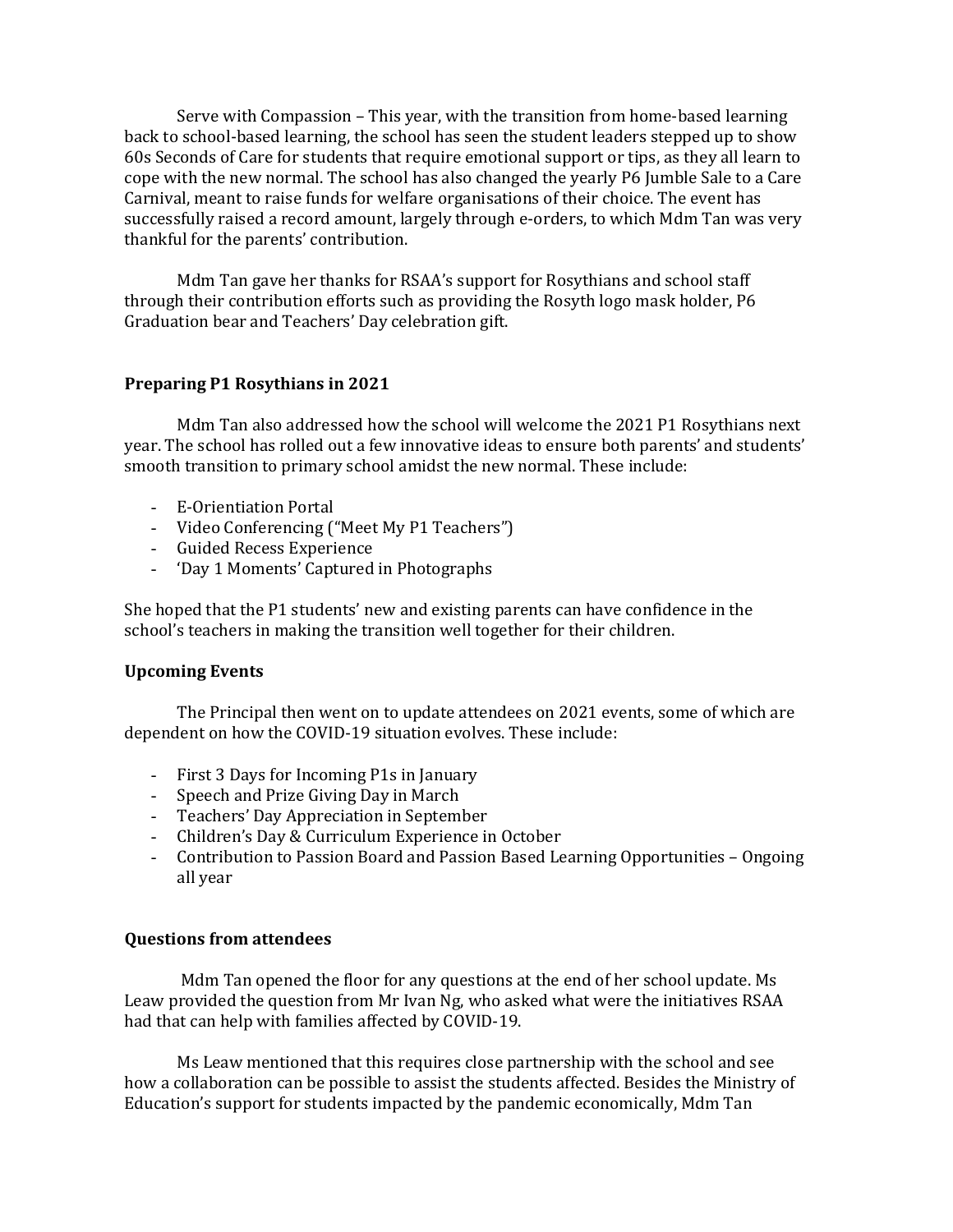shared that the school keeps their options open and avail the resources to different stakeholders like Parent Support Group (PSG) or even RSAA to assist with any gaps the school may identify.

#### **Address by the Alumni President – Ms Leaw Wan Bee Janet**

Ms Leaw started her address with a highlight of ex-Rosythians who were in the limelight recently. Alyssa Marie Loo Li Ann, who won the President's Scholar Award in 2020 was an ex-Rosythian and so was Director Wang Guoshen, who directed the local film "Number One". She called upon the attendees to support our ex-schoolmates film.

 She went on to do a quick introduction of the current 2019/2020 office bearers and mentioned that it was the end of the last office term, with new office bearers to be elected today.

 Ms Leaw also encouraged alumni members to join the events hosted by the RSAA and appealed for members to look out for their future events. The last event held was a barbeque get to together with the ExCo team.

#### **Confirmation of Minutes of Last AGM**

Due to technical difficulties, the Secretary, Ms Tracy Yap, was not able to present the minutes of the last Annual General Meeting held on 9th November 2019 and having posted online, was confirmed unanimously. The motion was supported by Mr Leow Chun Wen Shawn and seconded by Mr Balamurugan A Vellayappan.

#### **Treasurer's Report for Financial Year**

The RSAA Treasurer, Mr Hu Jin Jie shared the Financial Report for the year ending 31st December 2019. Notable expenditures from the RSAA fund in contribution to the school were:

- Teachers' Day gifts
- Children's Day event
- RSAA Awards
- Graduation Gifts for P6

The motion was supported by Mr Ivan Ng Wei Chean and seconded by Ms Jasmine Kaur.

Mr Hu continued to present the proposed budgetary for the year 2020. Due to COVID-19, adjustments had to be made for event expenditure. For example, individual gifts had to be bought on Children's Day, rather than claw machines. However, he noted the spends were about the same as 2019.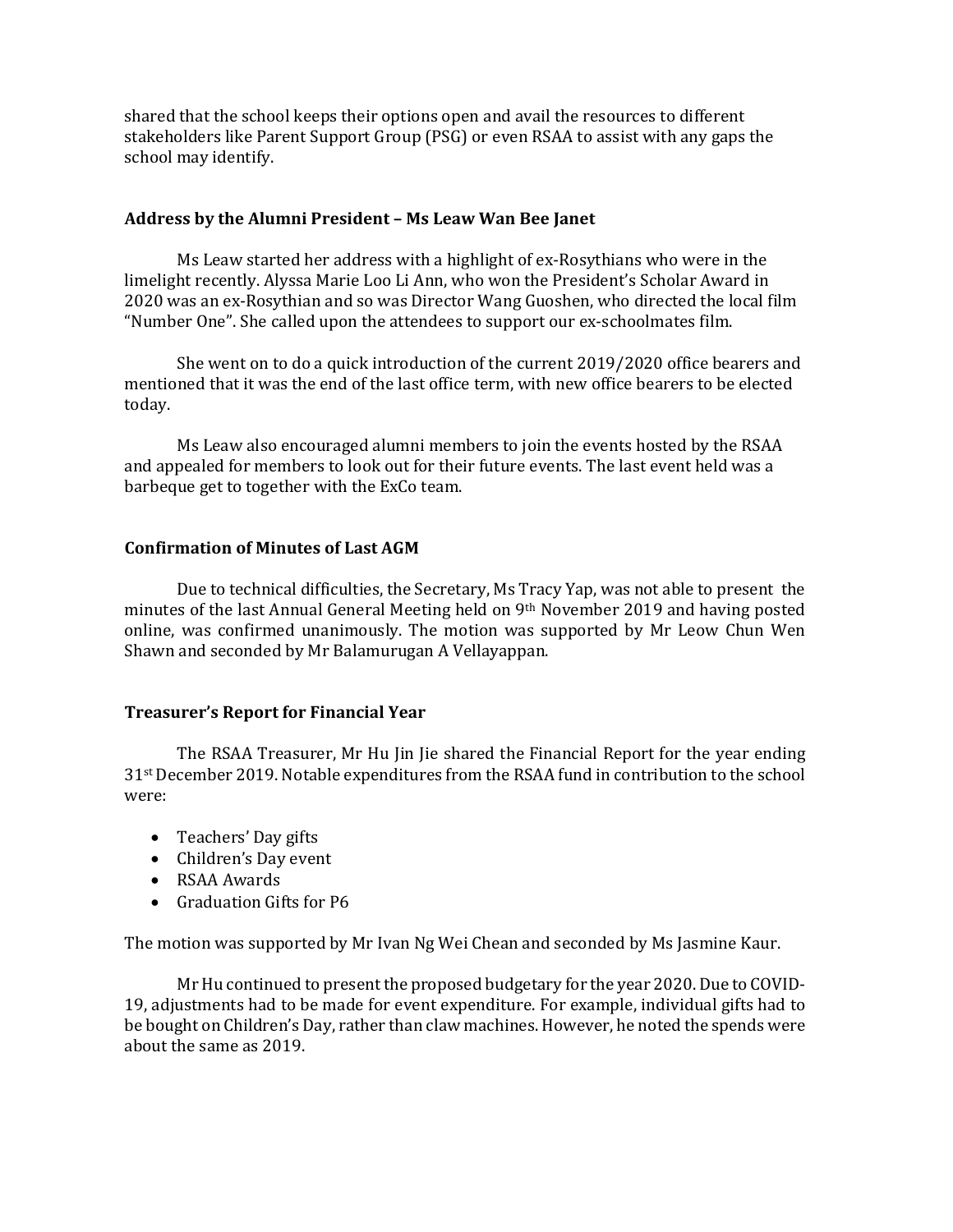### **Address by the Alumni Vice President – Dr Tan Sok Chuen**

Dr Tan Sok Chuen, the Vice President of RSAA, explained the background and criteria of the annual Service Award and RSAA Colours Award awards to attendees. For both awards, the RSAA supports in providing the cost of the plaque and gift voucher.

- RSAA Colours Awards An award that recognises students' holistic development
- RSAA Service Awards Awarded to ex-Rosythdians who continue to help out after graduating from Rosyth School.

 Dr Tan then went through our gift contributions for major celebrations in 2020. These include:

- Teachers' Day Eco-friendly cutlery for all teachers
- Childrens' Day Rosyth School logo pens and co-shared backpack with PSG
- Back to School Preparation Rosyth School logo Mask Holder

#### **Election of New Office Bearers To the 10th Management Committee for the term of office during 2021/2022**

As the last election had taken place at the last AGM held in November 2018 and the term of office of the management committee was 2 years, it was necessary to hold general elections.

It is noted that Mr Mohan Das s/o Vijayaratnam is nominated as the Alumni's Legal Advisor and Mr Lian Weijie Anurax to stay on as our IT Specialist. The three new selfnominated ordinary members, Mr Tan Boon Heon, Mr Ivan Ng and Ms Jasmin Kaur did quick introductions of themselves to the attendees.

The following nominees were proposed and elected without objections:

| Post           | Name                            | Proposer                 | Seconder         |
|----------------|---------------------------------|--------------------------|------------------|
| President      | Dr Tan Sok Chuen                | Mr Kee Vin Ho            | Mr Ng Jia Ying   |
| Vice President | Ms Foo Kai Lin                  | Mr Ong Hai Tien          | Mr Hu Jin Jie    |
| Vice President | Dr Fong Chern Ying,<br>Chrystal | Ms Leaw Wan Lay<br>Wendy | Mr Tan Boon Heon |
| Events Officer | Ms Tan Huamin<br>Eunice         | Mr Lian Weijie<br>Anurax | Dr Tan Sok Chuen |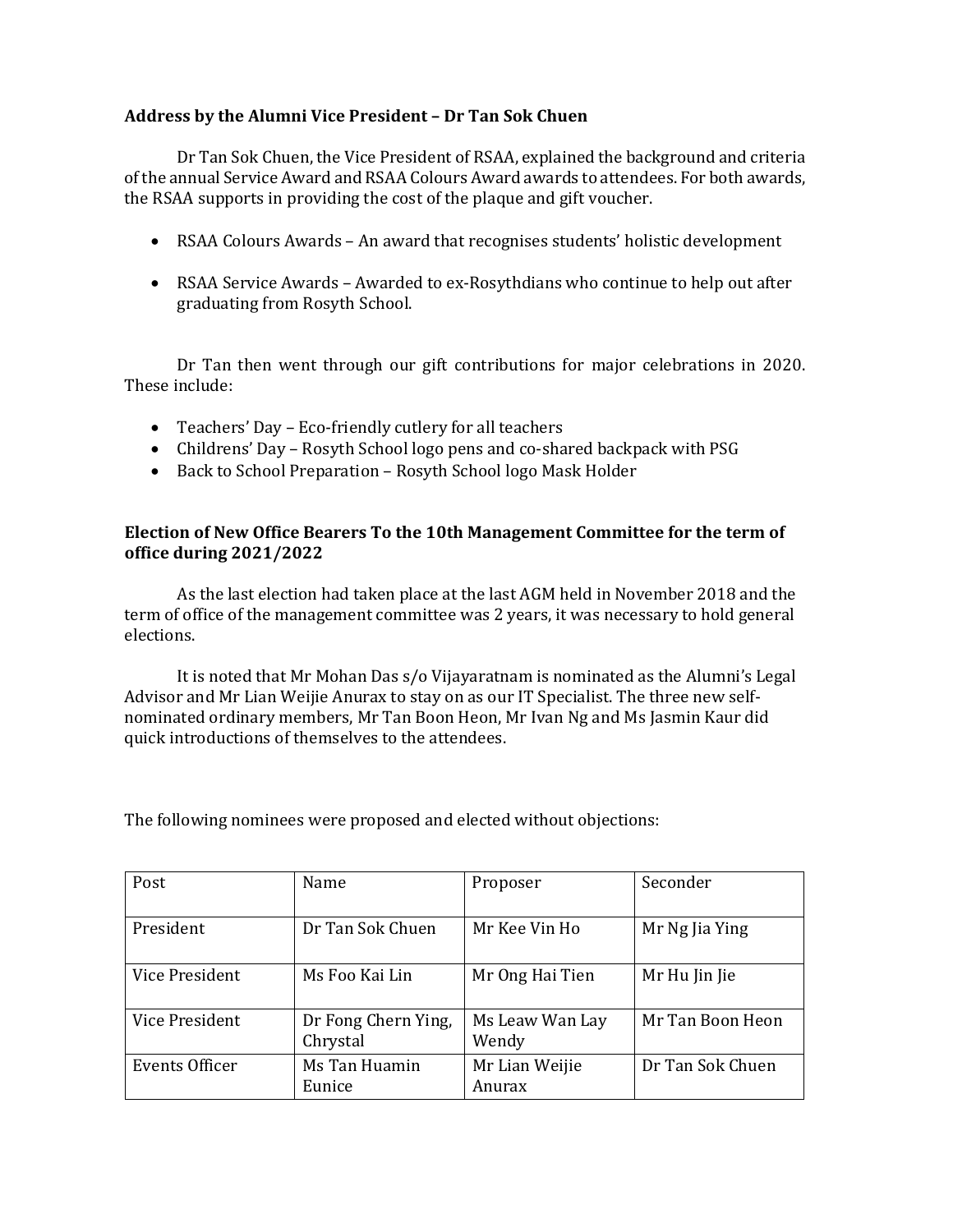| Post                       | Name                                | Proposer                   | Seconder                         |
|----------------------------|-------------------------------------|----------------------------|----------------------------------|
| Secretary                  | Mr Hu Jin Jie                       | Ms Shu Wanyi               | Ms Tan Huamin<br>Eunice          |
| <b>Assistant Secretary</b> | Ms Li Qui Yang,<br>Apple            | Ms Zheng Huineng           | Mr Lim Sze Thong<br>Gary         |
| Treasurer                  | Ms Yap Tianyin<br>Tracy             | Ms Li Qui Yang,<br>Apple   | Mr Lee Ming Fung                 |
| <b>Assistant Treasurer</b> | Mr Lim Sze Thong<br>Gary            | Ms Ong Wee Kuan<br>Adeline | Ms Ong Yee Yee                   |
| Liaison Officer            | Ms Leaw Wan Bee<br>Janet            | Ms Tan Huamin<br>Eunice    | Mr Mohan Das s/o<br>Vijayaratnam |
| Liaison Officer            | Ms Leaw Wan Lay<br>Wendy            | Ms Kong Xin Yi<br>Michelle | Ms Foo Kai Lin                   |
| <b>Internal Auditor</b>    | Ms Kong Xin Yi<br>Michelle          | Ms Long Shing Yuan<br>June | Mr Leow Yock Kang                |
| <b>Internal Auditor</b>    | Mr Hardeep Singh                    | Ms Leaw Wan Bee<br>Janet   | Dr Allagarsamy<br>Karpagavalli   |
| <b>Committee Member</b>    | Mr Tan Boon Heon                    | <b>Self Nominated</b>      | Self Nominated                   |
| <b>Committee Member</b>    | Mr Ng Wei Chean,<br>Ivan            | <b>Self Nominated</b>      | Self Nominated                   |
| <b>Committee Member</b>    | Ms Jasmin Kaur<br>Sandhu            | <b>Self Nominated</b>      | Self Nominated                   |
| <b>Committee Member</b>    | Ms Shu Wanyi                        | <b>Self Nominated</b>      | Self Nominated                   |
| <b>Committee Member</b>    | Ms Tan Shin Ee                      | Self Nominated             | Self Nominated                   |
| <b>Committee Member</b>    | Mr Leow Yock Keng                   | Self Nominated             | Self Nominated                   |
| Committee Member           | Mr Chang Shian Wei   Self Nominated |                            | Self Nominated                   |
| <b>Committee Member</b>    | Mr Ng Qi Jason                      | Self Nominated             | Self Nominated                   |
| <b>Committee Member</b>    | Mr Leow Chun Wen<br>Shawn           | Self Nominated             | Self Nominated                   |
| <b>Committee Member</b>    | Ms Long Shing Yuan<br>June          | Self Nominated             | Self Nominated                   |

# **Membership Updates and P1 Enrolment**

In her final address, Dr Tan presented the membership sign ups trend over the past 2 years as well as an important update regarding the membership fees. The fees will increase from \$350 to \$400 in 2021 and she encouraged the attendees to spread the word to non-members to sign up within the year.